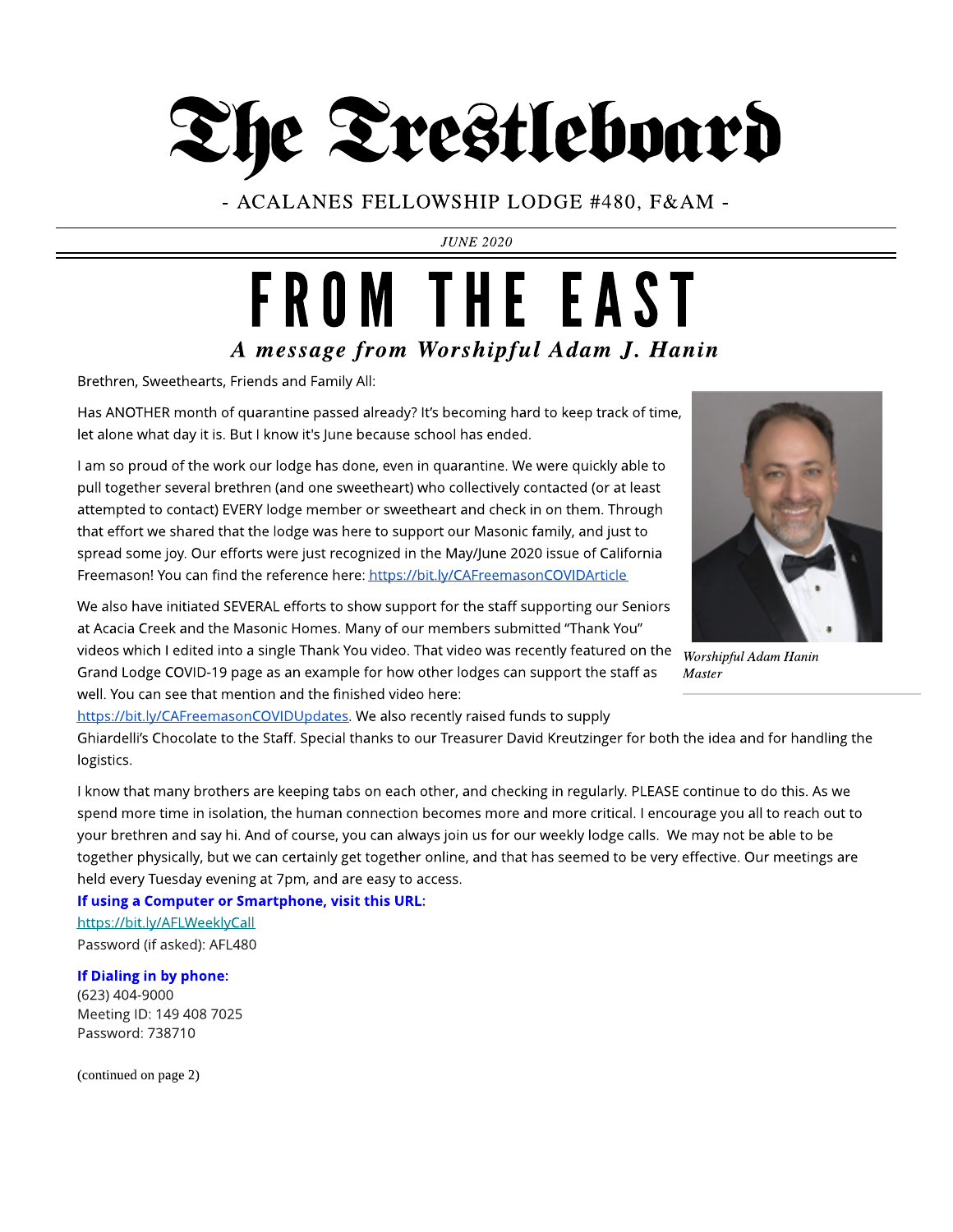## FROM THE EAST

**(continued from page 1)**

Please feel free to drop in and chat with your brethren. We've all found it to be a great way to stay connected and ease some of the isolation loneliness. On Tuesday, June 2, we will have our "Non-Stated Meeting" which will feature, in addition to general lodge and freemasonry updates, a continuation of our monthly Masonic Education with a discussion on Charcoal, led by our Senior Steward, Fraser Marshall. This past month has seen many new programs and offerings arise in our Masonic world, and I wanted to ensure you were aware of each and were taking advantage or supporting each one as you see fit.

#### Distressed Worthy Brother Campaign

This valuable Grand Lodge Program has been established to assist brethren who are struggling financially as a result of COVID. In addition to many helpful services and resources, this program provides financial assistance for brethren who are having difficulty making ends meet during quarantine. And if you are blessed to not need those services, there are contribution options to assist your brother Masons, withersoever dispersed. Learn more at <https://masonicfoundation.org/>

#### Masonic Speakers Series

Grand Lodge is now offering a series of online lectures covering all sorts of aspects of Masonry. The two I've attended already have been remarkable and fascinating. I encourage all our brethren to attend. You do need to register for EACH lecture you are interested in... I suggest you register for them all. If you can not attend you will still receive a link to the recording of the lecture to watch at your convenience. Learn more and register here: <https://bit.ly/MasonicSpeakers>

#### Masonic Leadership Courses

Each year, Grand Lodge hosts a series of Masters and Wardens Retreats. Across the state. Because of the quarantine, those have all been cancelled. But as a replacement, Grand Lodge has turned them into virtual education sessions which will be offered Tuesday and Thursday afternoons in June, and they have made them available to all Masons. So if you are currently a line officer, or are interested in potentially becoming one at some time, or if you are simply interested in one or more of the topics that will be covered, register for the sessions that interest you at <https://bit.ly/MasonicLeadership>

#### **Masons for Mitts**

See the Masons for Mitts article later in the Trestleboard for more insight into this important annual charitable effort we support. But if you already KNOW you want to donate, you can do so here: <https://bit.ly/Masons4Mitts>

As always, I'd like to remind you all that even though our Lodge activities are on hold, that doesn't mean our Masonic activities must stop. In fact, this is an ideal time to practice memory work. Call a brother and work together. Learn one of the charges. Work on your degree proficiency (or if you are a Master Mason and have never done it, learn the Third Degree proficiency). Officers - work on your proficiency for NEXT year's role. We should use this time productively, so we come out of the quarantine ahead of where we were when it started.

Finally, I once again remind you that the lodge is here for you in time of trouble. Please let me know if any of our brothers are ill during this time, if anyone needs assistance getting groceries, or if someone just needs to talk. Together, we will come through this experience stronger.

My continued healthiest wishes and regards to you and your families.

**Adam J. Hanin, Master**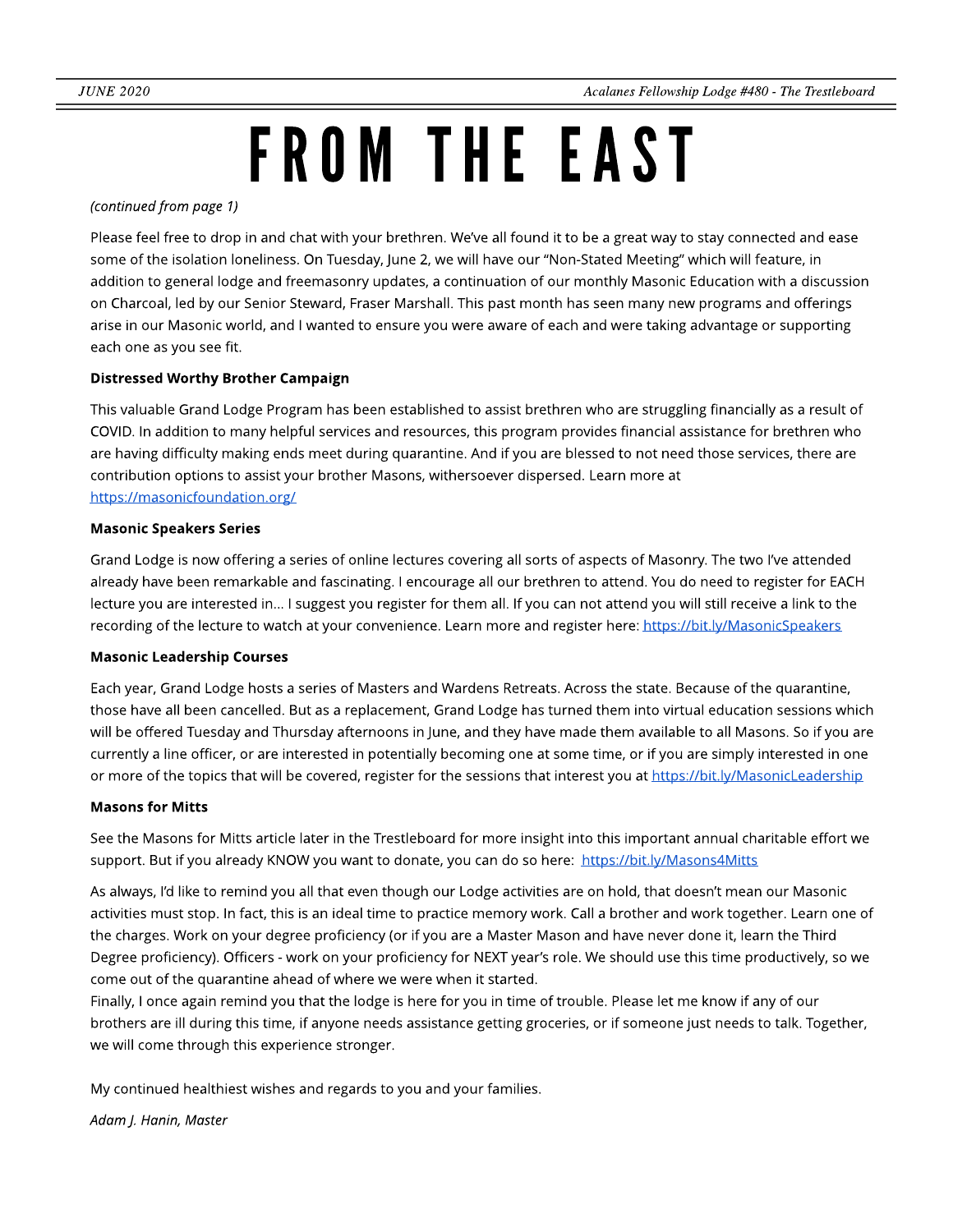## JUNE BIRTHDAYS

- Harry Burt, PM June 1
- David Pillon June 3
- John Mulhall June 4
- Phillip McAllister, PM June 5
- Stephen Galop, III June 5
- Gerald Hertz June 10
- Roger Burt June 10
- Reynold Danden June 12
- Bob Strohmeyer June 15

James Reno, III - June 17 Theodore D. Zeller - June 18 B. Ryder Brose - June 18 Franklin Shoffner - June 22 Gerald Patchen - June 23 Jeffrey Fesunoff - June 26 Scott D. Haile - June 27 Richard Kellogg - June 28

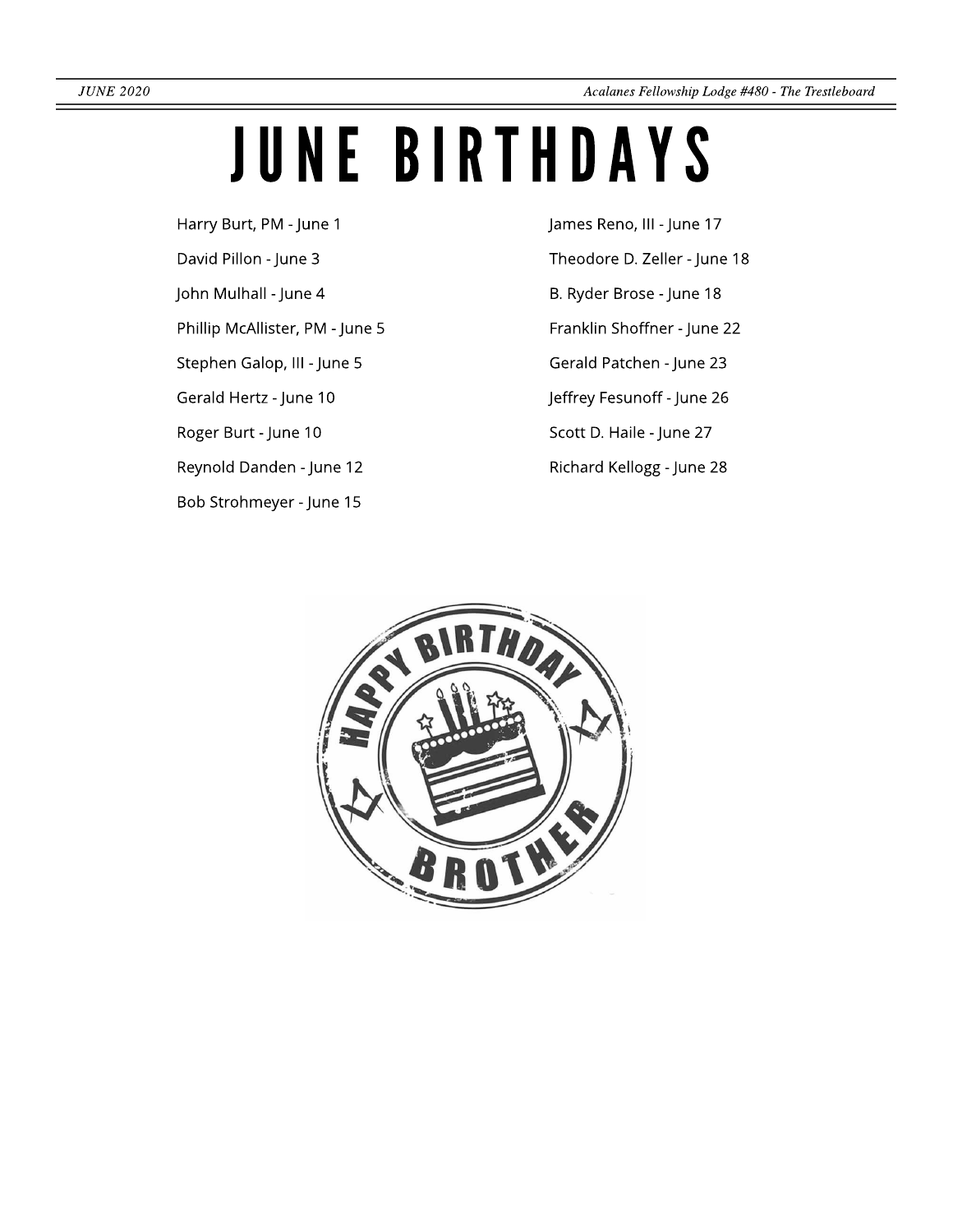## MASONS4 MITTS

Every baseball season, the Masons of California partner with the San Francisco Giants (and three other, FAR less important Southern California Major League Baseball (MLB) Teams; the Los Angeles Angels, the Los Angeles Dodgers, and the San Diego Padres) to bring fun and teambuilding skills of baseball to underserved California kids.

For more than 10 years, teams of Masonic lodges have faced off in friendly competition to help the most kids they can by raising funds for programs through these MLB partnerships. The COVID-19 crisis has hit these communities particularly hard. With the help of Freemasons across the state, and PARTICULARLY those in the East Bay, kids will still get an enriching summer experience. Now more than ever, these kids need our help!

Your past generosity has helped to provide more than \$797,000 - over 39,000 mitts - for deserving boys and girls all over Northern California.



We are proud to continue our partnership with the Giants Community Fund and the Junior Giants program.

Over the next few months, you will hear a lot about this program from me, as I am one of the co-captains for the East Bay Aces. If you have given in the past, please consider repeating and increasing that donation. And if you have never contributed to this important cause before, this is a great time to start!

To help create an amazing summer experience for underprivileged kids across the state, visit our site here: <https://bit.ly/Masons4Mitts>, and click the box under the words "Give a Mitt". This will take you to a donation page, pre-filled to ensure our East Bay Aces team gets the "credit" for your donation.

Using this online site is HIGHLY preferred for ease of processing and accounting of donations. But if you need to contribute via check, please make your check out to **Masons4Mitts** and put "East Bay Aces" in the memo line. This is important because it is the only clear way that Grand Lodge will know that the check should be coming to our team!

Please mail your donations directly to: Masons4Mitts 1111 California Street San Francisco, CA 94108

Whether you donate online or by mail, if your company has a donation matching program, this should qualify (depending on your company?s program, limits, etc). If your company needs it, the CA Masonic Foundation?s Tax ID Number is 23-7013074.

No matter how you choose to, PLEASE DONATE! This year the East Bay Aces want to crush our competition, and show that the East Bay has the biggest hearts of any Masons in California. I know we do - this is how we prove it!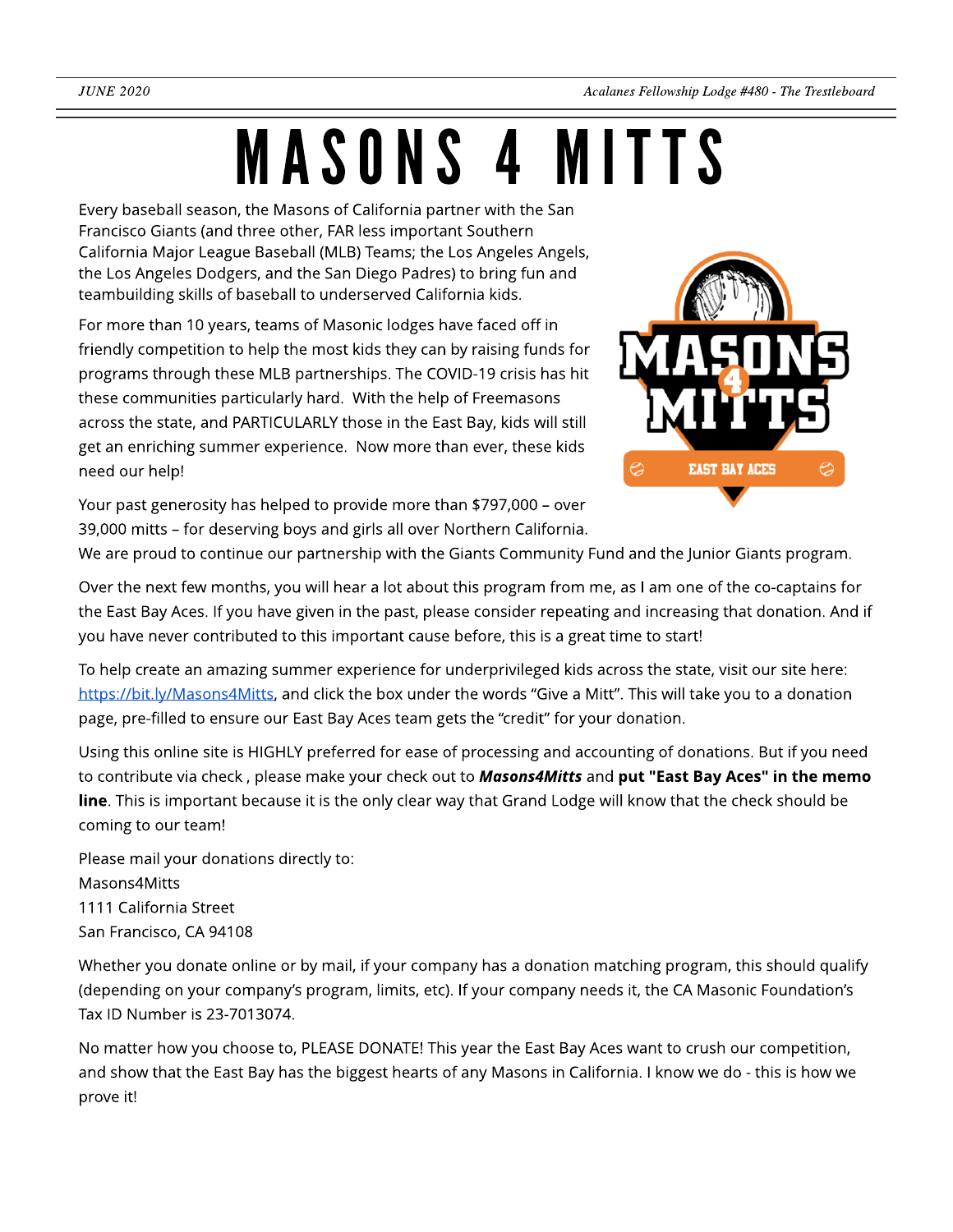### SUMMER SPEAKER SERIES

Many of you are aware that for the past several weeks, the lodge has hosted Tuesday Night community calls to connect and check in with each other. These calls have been a wonderful opportunity to keep our fraternal bonds strong, and will continue until we can return safely to our beloved lodge.

Starting in June, we will begin our Summer Speaker Series, with every other week dedicated not to a check-in call, but to a noted speaker on Masonic issues. And we have two exciting speakers and topics to announce!

### Tuesday, June 9

6:00 pm (NOTE TIME CHANGE from our normal calls) The Two Futures of Freemasonry: COVID Edition Right Worshipful Mark Koltko-Rivera, Ph.D. Past Grand Historian, Grand Lodge of New York Futurist, Author

Synopsis: The Masonic Fraternity in the United States is at a crossroads, with two possible futures ahead. In one, the Fraternity becomes virtually extinct within the lifetimes of men whom we are now initiating--a possibility made only more likely by the current pandemic. In another possible future, the Fraternity becomes stronger than it has ever been (in multiple meanings of "strong"). R:.W:. Bro. Koltko-Rivera discusses what actions will lead us to each possible future.

#### [Register](https://www.eventbrite.com/e/summer-speaker-series-rw-mark-e-koltko-rivera-phd-tickets-107016942556) [here](https://www.eventbrite.com/e/summer-speaker-series-rw-mark-e-koltko-rivera-phd-tickets-107016942556)

Tuesday, June 23 7:00 pm Civility in the Time of Pandemic Most Worshipful Russell E. Charvonia Past Grand Master, Grand Lodge of California Masonic Family Civility Project

Synopsis: Is civility dead? M:.W:. Russ Charvonia shares why we seem to be losing our sense of it, how we can get it back and why we need it to solve the big problems of the world, particularly in the shadow of a global pandemic.

[Register](https://www.eventbrite.com/e/summer-speaker-series-mw-russ-e-charvonia-tickets-107017498218) [here](https://www.eventbrite.com/e/summer-speaker-series-mw-russ-e-charvonia-tickets-107017498218)

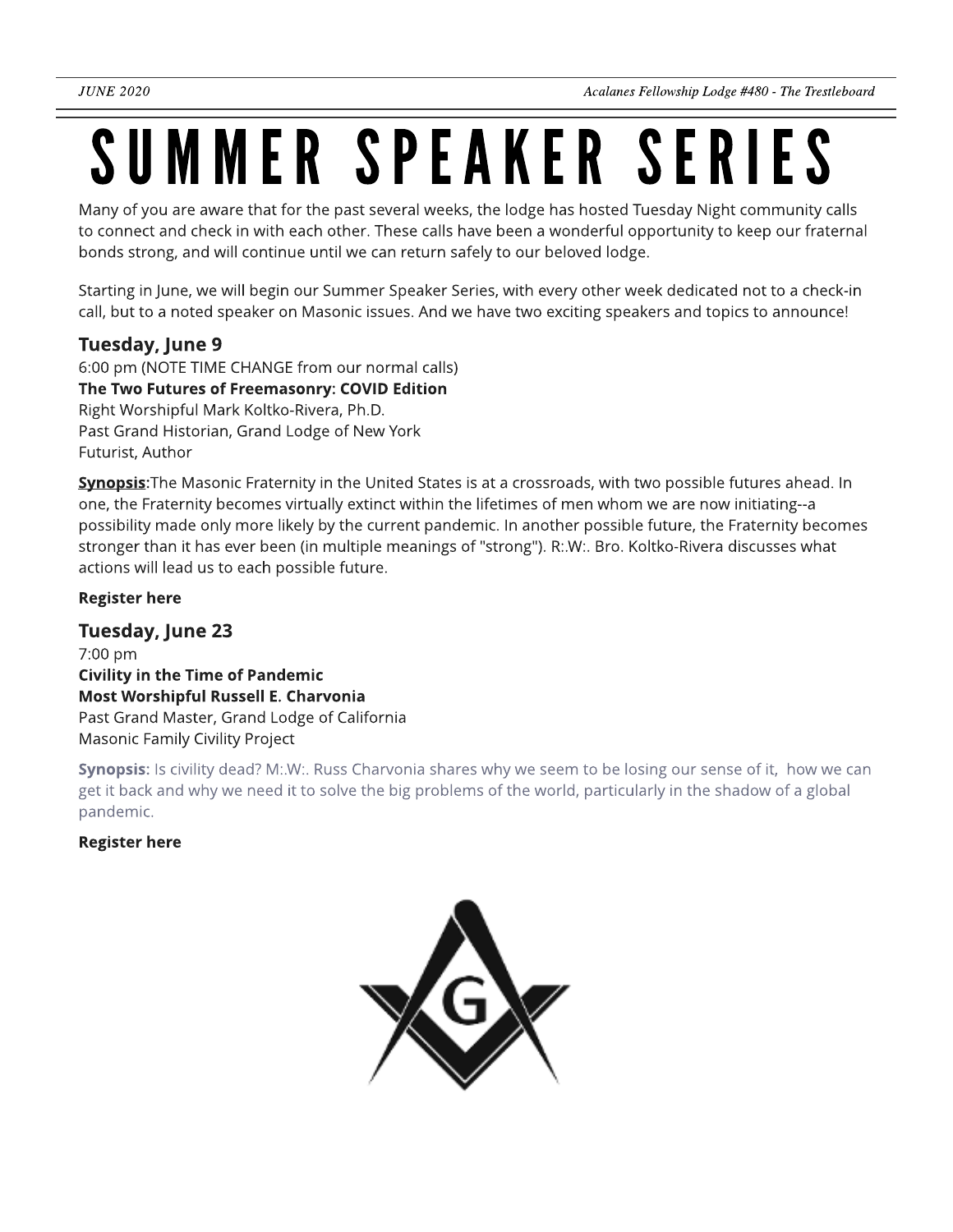# LODGECONTACTS

### **Main Phone Number: 925-284-7815**

| Role                                                                | Contact               | <b>Email</b>                           | Phone               |
|---------------------------------------------------------------------|-----------------------|----------------------------------------|---------------------|
| Master                                                              | Adam Hanin            | master@acalanesfellowship.com          | 925-284-7815, ext 5 |
| Senior Warden                                                       | <b>Bob Strohmeyer</b> | srwarden@acalanesfellowship.com        |                     |
| Junior Warden                                                       | Terry Killgore        | jrwarden@acalanesfellowship.com        |                     |
| Treasurer                                                           | David Kreutzinger     | treasurer@acalanesfellowship.com       |                     |
| Secretary                                                           | Randy Tolerton        | secretary@acalanesfellowship.com       | 925-284-7815, ext 4 |
| Chaplain                                                            | Frank Shoffner        | chaplain@acalanesfellowship.com        | 925-284-7815, ext 8 |
| <b>Hall Association</b><br>(Building Rentals,<br>Maintenance, etc.) | Marion Rogers, PM     | hallassociation@acalanesfellowship.com | 925-284-7815, ext 7 |
| <b>Masonic Education</b>                                            | Harry Burt            | masoniced@acalanesfellowship.com       |                     |
| Charity & Service<br>Committee                                      | Fred Lezak            | charity@acalanesfellowship.com         |                     |
| Webmaster                                                           | Adam Hanin            | webmaster@acalanesfellowship.com       |                     |
| Trestleboard                                                        | Derek Walter          | trestleboard@acalanesfellowship.com    |                     |
| Organist                                                            | John Minagro          | organist@acalanesfellowship.com        |                     |

Acalanes Fellowship Lodge 925 Moraga Rd. Lafayette, CA 94549

### Street Address | Mailing Address

Acalanes Fellowship Lodge P.O. Box 1 Lafayette, CA 94549